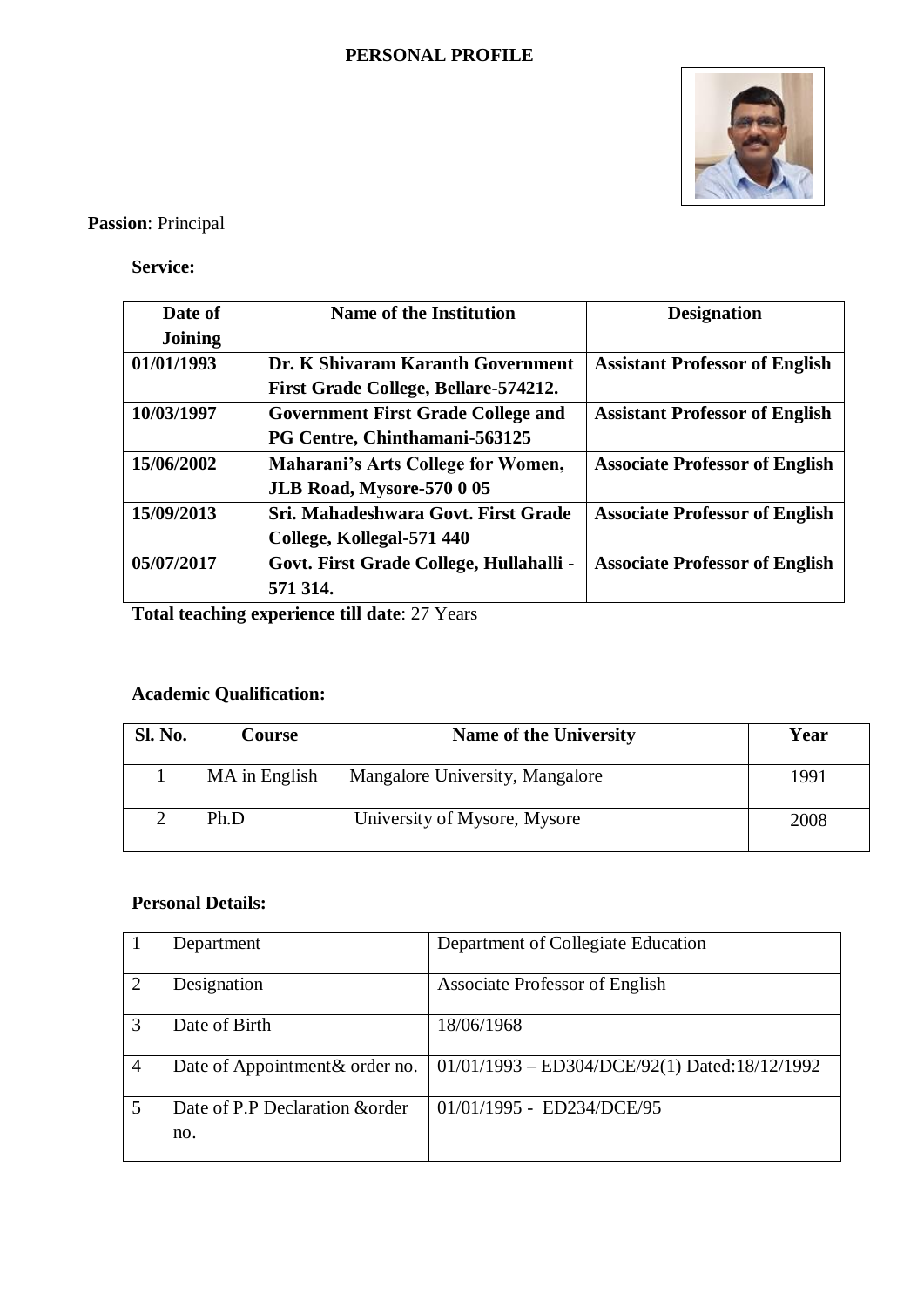| 6               | <b>KGID No</b>     | 1233556                 |
|-----------------|--------------------|-------------------------|
| $7\phantom{.0}$ | PAN No             | ACFPJ9661D              |
| 8               | PRAN No            |                         |
| 9               | Aadhaar No         | 218911314908            |
| 10              | Voter ID No        |                         |
| 11              | Passport No        |                         |
| 12              | E-Mail             | Subbaiah.jaya@gmail.com |
| 13              | Contact no         | 9448587991              |
| 14              | <b>Blood Group</b> | $B + ve$                |

# **Professional Courses Completed during the Service:**

| Sl.No.         | <b>Course</b>                                 | <b>Held at</b>                                           | Duration $(from - to-)$                              |
|----------------|-----------------------------------------------|----------------------------------------------------------|------------------------------------------------------|
| 1              | <b>Orientation Course</b>                     | Academic Staff College,<br>Pondicherry.                  | 10-12-1998 to 12-01-1999                             |
| 2              | <b>Refresher Course</b>                       | 1) ASC Bangalore<br>2) ASC Mysore                        | 04-12-2000 to 24-12-2000<br>05-10-2002 to 25-10-2002 |
|                |                                               | 3) ASC Mysore                                            | 23-07-2003 to 12-08-2003                             |
| $\overline{3}$ | <b>Teacher Empowerment</b><br><b>Training</b> |                                                          |                                                      |
| 5              | <b>Computer Literacy</b><br>Examination.      |                                                          |                                                      |
| 6              | <b>Refresher Course</b>                       |                                                          |                                                      |
| $\overline{7}$ | Any other                                     | Administrative Training for<br>Principals at ATI, Mysore | 18-02-2008 to 23-02-2008                             |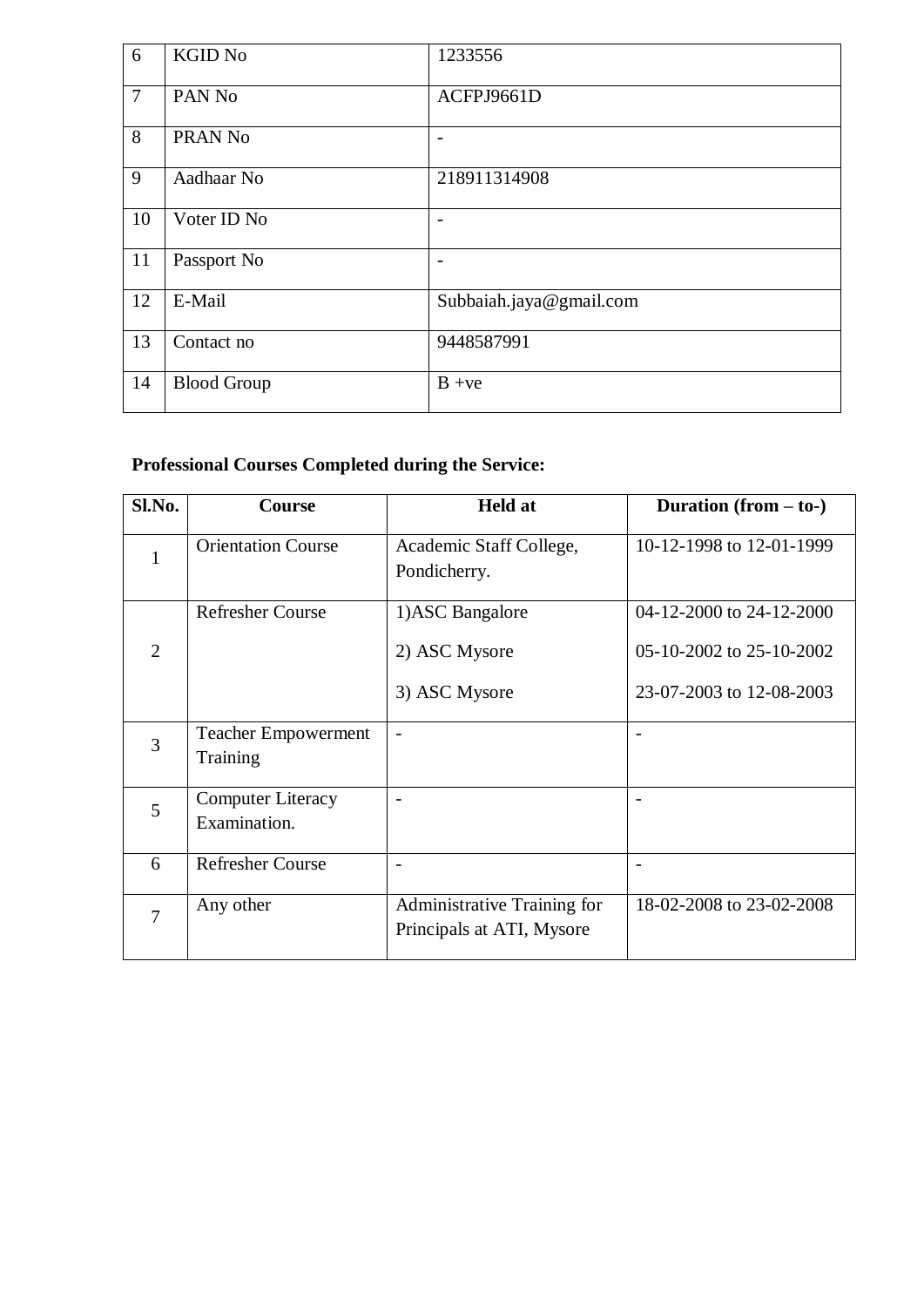## **Details of Participation and Paper presentation, publications in International/National/State level seminars, conferences and Workshops and Programmes Organized:**

| S1.<br>No.     | Topic                                                                  | Seminar/Conference/Wor<br>kshop/Article | Place                                                                    | Date                                            | Mode<br>(presented/<br>participated) |
|----------------|------------------------------------------------------------------------|-----------------------------------------|--------------------------------------------------------------------------|-------------------------------------------------|--------------------------------------|
| 1              | Gender sensitivity<br>in Kodava Folklore.                              | National level Seminar                  | Karnataka<br>University<br>Dharawad                                      | $21^{st}$ & $22^{nd}$<br>March<br>2007          | Presented                            |
| $\overline{2}$ | Trends in Literary<br>Criticism                                        | <b>National Level</b><br>Conference     | Maharani's<br>Arts $\&$<br>Commerce<br>College,<br>Mysore                | 11 <sup>th</sup> March<br>2010                  | Participated                         |
| 3              | <b>Innovative Methods</b><br>of Teaching in<br><b>Higher Education</b> | Workshop                                | JSS College of<br>Arts,<br>Commerce and<br>Science, Ooty<br>Road, Mysore | $09^{th} 10^{th}$<br>August<br>2004             | Participated                         |
| $\overline{4}$ | "After Dreaming:<br>Australian<br>Indigenous<br>Literature             | <b>International Symposium</b>          | University of<br>Mysore,<br>Mysore                                       | $29^{th}$ 30 <sup>th</sup><br>September<br>2014 | Participated                         |
| 5              | One Day State<br>Level Seminar on<br>"English Language<br>Teaching"    | <b>State Level Seminar</b>              | Yuvaraja's<br>College,<br>Mysore                                         | 22 <sup>nd</sup><br>March<br>2006               | Participated                         |

## Conferences/Symposium/Workshops – Attended, presented and lectures delivered

|               | Total |   |             | During entire Service |                |                             | During last5 years |                |             |
|---------------|-------|---|-------------|-----------------------|----------------|-----------------------------|--------------------|----------------|-------------|
|               | A     | P | $\mathbf R$ | A                     | P              | $\mathbf R$                 | A                  | P              | $\mathbf R$ |
| International | 3     | 2 |             | 3                     | $\overline{2}$ |                             |                    |                |             |
| National      | 3     |   |             | 3                     |                |                             | 3                  |                |             |
| Uni/Regional  | 5     |   |             | 5                     |                |                             | 4                  |                |             |
| Local         | 4     |   | 2           | 4                     |                | $\mathcal{D}_{\mathcal{L}}$ | 3                  | $\overline{2}$ | ◠           |

A – attended, P – Presented, R – Resources Person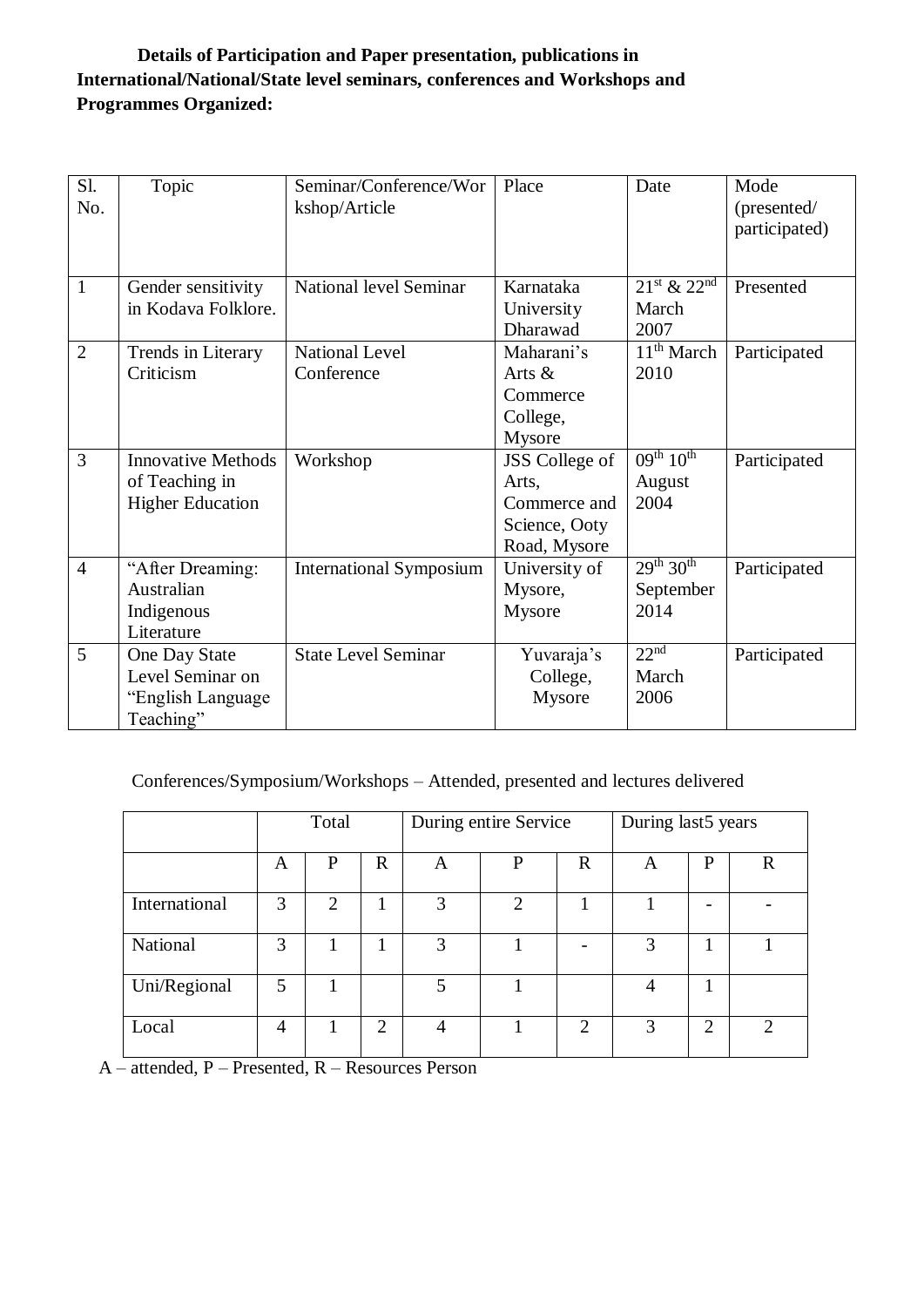# **Research Articles/Books published:**

|                          | Level                   | Total                    | Before                   | After                    | During                   |
|--------------------------|-------------------------|--------------------------|--------------------------|--------------------------|--------------------------|
|                          |                         |                          | joining                  |                          | the last                 |
|                          |                         | (in                      | service                  | joining                  | 5 years                  |
|                          |                         | numbers)                 |                          | service                  |                          |
| Research<br>articles     | International (ISSN)    | $\overline{\phantom{0}}$ | $\overline{\phantom{a}}$ | $\overline{\phantom{a}}$ | $\overline{\phantom{a}}$ |
|                          | National (ISBN)         | $\mathbf{1}$             | $\overline{\phantom{0}}$ | $\mathbf{1}$             | $\overline{\phantom{a}}$ |
|                          | Journal of Karnataka    |                          |                          |                          |                          |
|                          | Studies Vol. No. 02 &   |                          |                          |                          |                          |
|                          | 03 (May 2005 - April    |                          |                          |                          |                          |
|                          | 2006)                   |                          |                          |                          |                          |
|                          |                         |                          |                          |                          |                          |
| Conference proceedings   |                         | $\overline{\phantom{0}}$ | $\overline{\phantom{0}}$ | $\overline{\phantom{0}}$ | $\overline{\phantom{a}}$ |
| Subject<br><b>Books</b>  | National                | $\overline{\phantom{a}}$ | $\overline{\phantom{a}}$ | $\frac{1}{2}$            | $\overline{\phantom{a}}$ |
|                          | state level             | $\overline{a}$           | $\blacksquare$           | $\overline{a}$           | $\overline{a}$           |
|                          | Local publishers        | $\overline{a}$           | $\overline{a}$           | $\overline{a}$           | $\overline{\phantom{a}}$ |
| Chapters in<br>knowledge | National                | $\overline{a}$           | $\blacksquare$           | $\overline{a}$           | $\overline{\phantom{a}}$ |
| based<br>volumes         | state level             | $\overline{\phantom{0}}$ | $\overline{\phantom{a}}$ | $\overline{a}$           | $\overline{\phantom{a}}$ |
|                          | Local publishers        | $\overline{\phantom{a}}$ | $\overline{\phantom{a}}$ | $\overline{\phantom{a}}$ | $\overline{\phantom{a}}$ |
|                          | University /            | $\overline{\phantom{0}}$ | $\overline{\phantom{0}}$ | $\overline{a}$           |                          |
|                          | Regional                |                          |                          |                          |                          |
| Academic                 | Creative books          | $\overline{\phantom{a}}$ | $\overline{\phantom{a}}$ | $\overline{\phantom{m}}$ | $\overline{\phantom{a}}$ |
|                          | (Poems/Drama)           |                          |                          |                          |                          |
|                          | Criticism               | $\blacksquare$           | $-$                      | $\blacksquare$           | $\overline{\phantom{a}}$ |
|                          | Reviews                 | $\overline{\phantom{0}}$ | $\blacksquare$           | $\overline{a}$           | $\overline{\phantom{a}}$ |
|                          | Translation             | $\overline{\phantom{0}}$ | $\overline{\phantom{a}}$ | $\overline{\phantom{a}}$ | $\overline{\phantom{a}}$ |
| Non<br>Academic          | <b>Popular Articles</b> | $\overline{a}$           | $\blacksquare$           | $\overline{\phantom{0}}$ | $\overline{\phantom{a}}$ |
|                          | Local news papers       | $\overline{a}$           |                          | $\overline{a}$           | $\overline{a}$           |
|                          | Magazine                | $\blacksquare$           | $\blacksquare$           | $\overline{a}$           | $\overline{\phantom{a}}$ |
|                          | Any other               | $\overline{\phantom{0}}$ | $\blacksquare$           | $\overline{a}$           | $\overline{\phantom{a}}$ |
|                          | Grand total             | $\overline{\phantom{0}}$ | $\overline{\phantom{a}}$ | $\overline{\phantom{0}}$ | $\overline{\phantom{a}}$ |